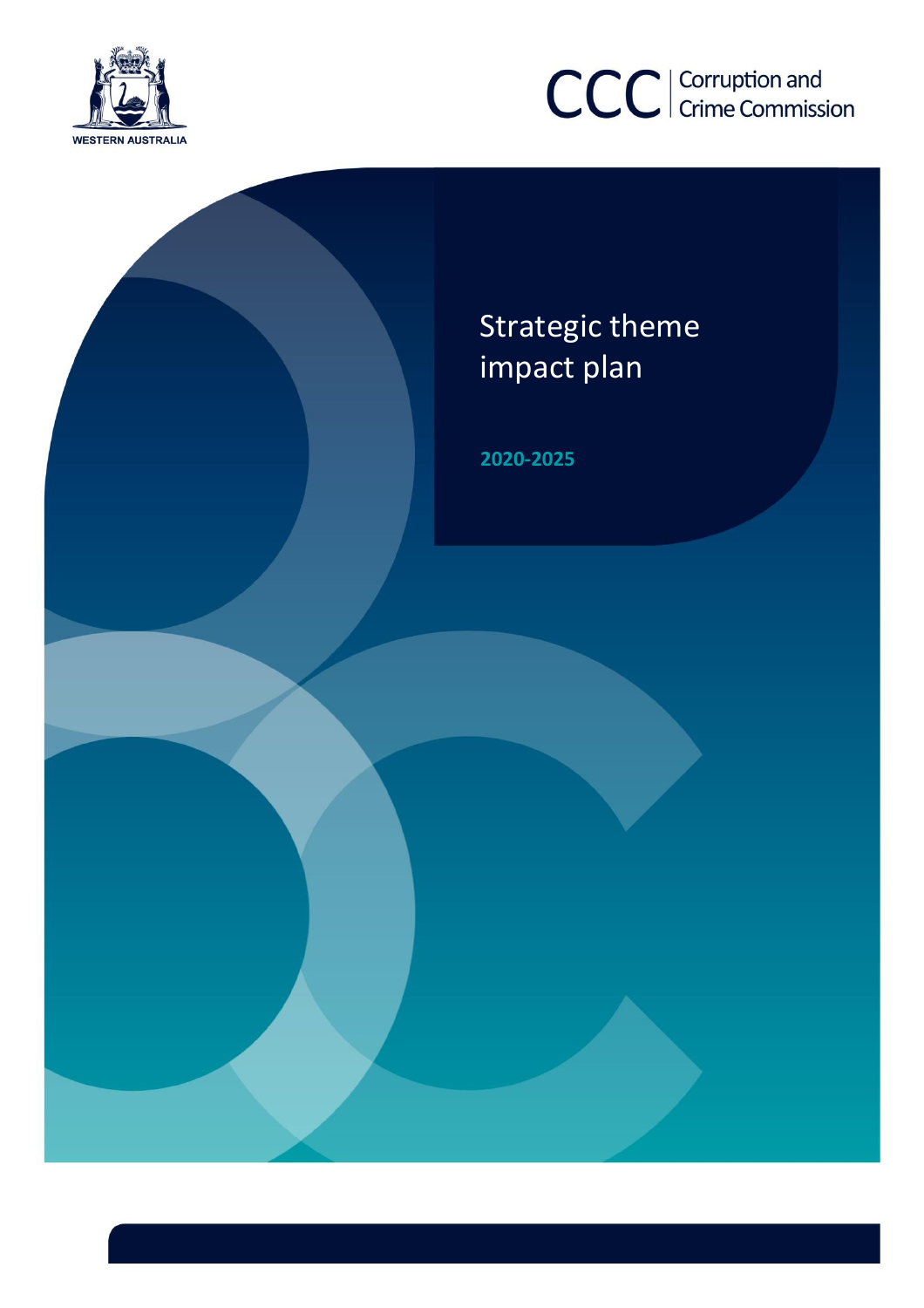

## **Strategic theme impact plan 2020-25**

### **Focus areas 2020/21**

#### **Overview**

The Commission's purpose is to expose and disrupt corruption, serious misconduct and organised crime. Giving the WA community confidence that public officers act in the public interest. One of the Commission's strategies to achieve its purpose is to respond to corruption risk areas or themes within the public sector.

The Commission has identified six strategic themes as a priority within the Western Australian Public Sector. These are:

- 1. WA Police Force
- 2. people at risk
- 3. procurement and financial management
- 4. data and information
- 5. policy regulation and licensing
- 6. use of force.

The objective of the *Strategic theme impact plan 2020-25* is to:

- outline the steps the Commission will take to expose and disrupt corruption in each of the themes;
- identify priorities within each of the themes that the Commission will deploy of its limited resources to enable a wide impact; and
- provide a framework for regular planning and monitoring of Commission activities.

The plan has two parts:

- 1. **Impact overview**: outlining the scope; the objective(s) for the planning period; the specific area of focus and a brief rationale.
- 2. **Impact actions**: not published for operational reasons.